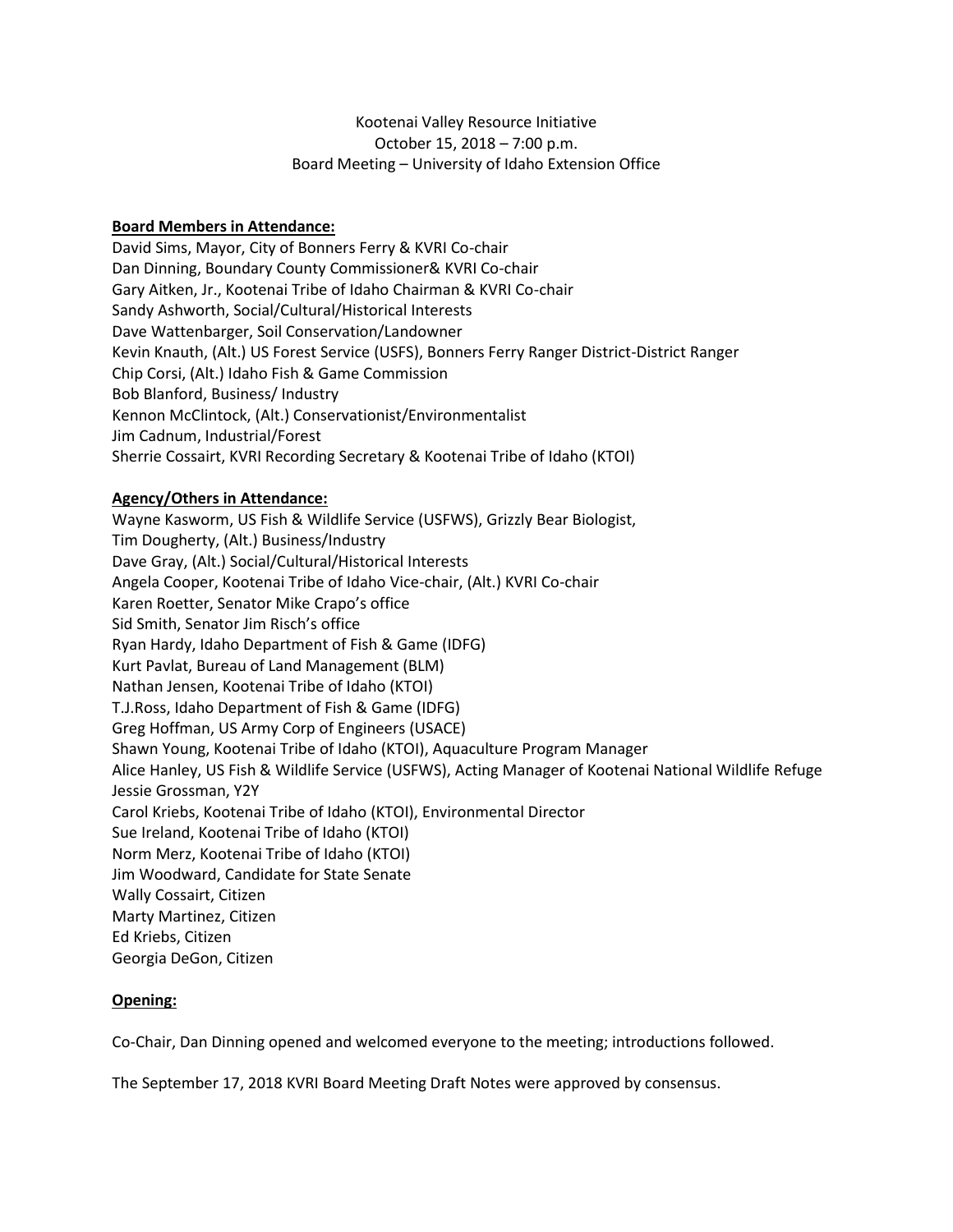# **Cabinet Mountains Grizzly Bear Augmentation Program Presentation ( Current Bear Management News, Capture & Monitoring results from the Selkirk Mountains) : Wayne Kasworm, Grizzly Bear Biologist, US Fish & Wildlife**

Wayne began his presentation noting the similar goals in the Recovery Plans for both the Selkirk and Cabinet-Yaak Recovery areas.

- A population of 90-100 bears in each of these areas
- Judged by number and distribution of females with cubs
- Human caused mortality limits
- Interchange with adjacent populations for genetic diversity

The Recovery Plan gathers information on the number of females with cubs over 2 reproductive cycles, the number of BMU's occupied by females in a 6 year cycle, the target of human-caused mortality is less than 4% and the female mortality rate should not exceed 30% of total mortality. The loss of females cut into the reproductive potential for the population.

## **Selkirk Recovery Area**

## **2012-17**

- Females with cubs average 3.0 per year
- 11 human caused mortalities, under the 4% goal; 9 of 11 mortalities occurred in BC
- 5 of 11 were female; that is a high percentage of female mortality in the population (45%)
- 7 of 10 BMU occupied (meeting the goal) maybe  $2/3$  to  $\frac{3}{4}$  of the way to recovery targets
- 2 mortalities in the last 6 years within the US (train kill, mistaken identity during hunting season)
- No known mortalities in 2018 so far

The data seems to show years of low numbers of females with cubs and then there is an increase. That increase can be attributed to more funding, resources invested and effort. Not necessarily a product of more females actually out there. Because of more funding we can look a little harder and are finding more. Approximately half of the recovery area is in British Columbia but due to limited resources their monitoring effort is lacking.

## **Cabinet Yaak Recovery Area**

## **2012-2017**

- Females with cubs average 2.7 per year
- 6 human caused mortalities, also under the 4% goal
- Only 1 of 6 was a female, lower female mortality than the Selkirks
- 11 of 22 BMU's occupied goal of 18/22, ½ way there for recovery target
- No known mortalities in the last 2 years
- 2 mortalities in 2018, 1 male & 1 female, under investigation at this time

The Cabinet/Yaak Recovery area does not include British Columbia. There is not a recovery program in British Columbia but they are doing things to manage their bear population and minimize mortality.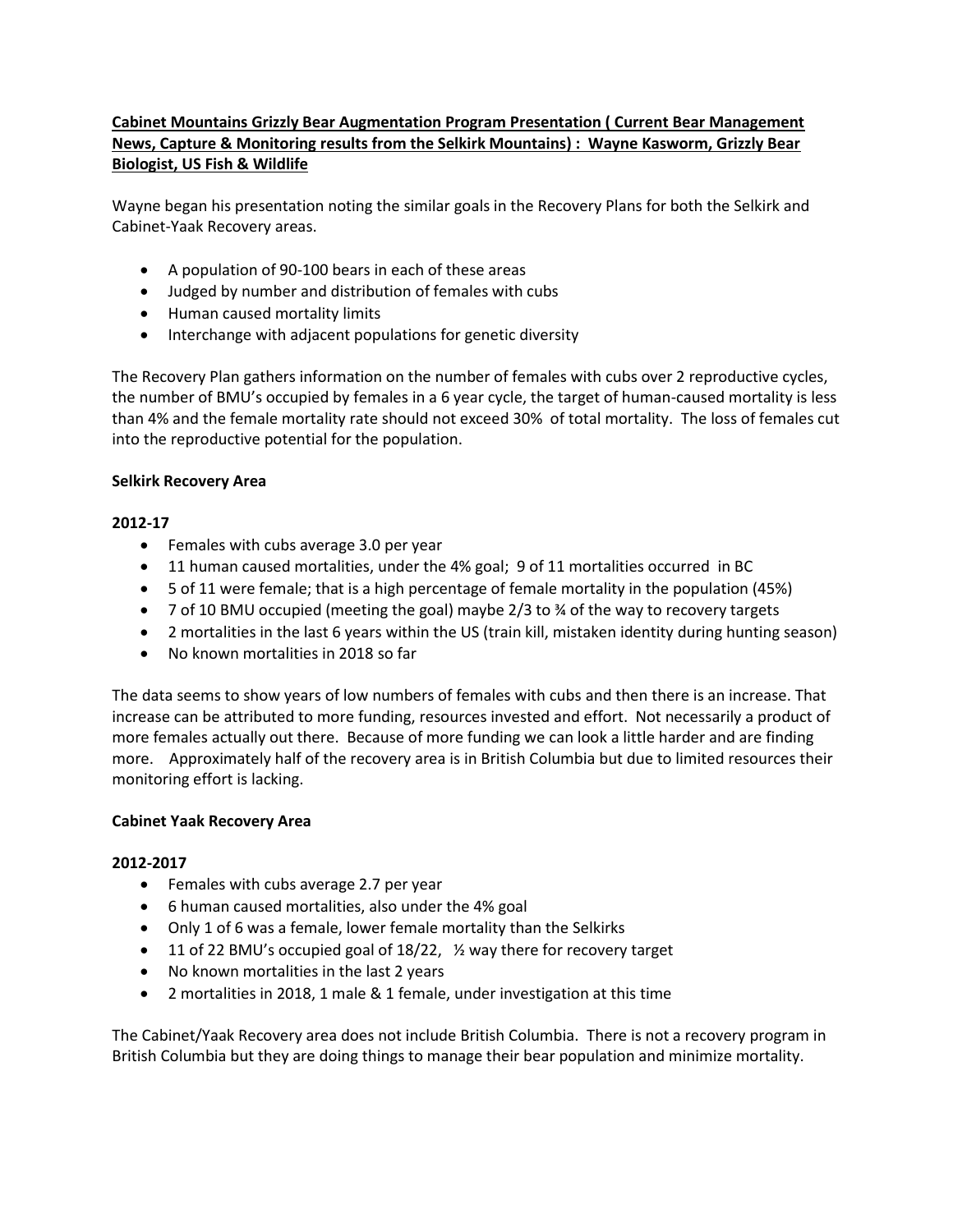Since the 1983, in Northwest Montana and North Idaho, they have certainly seen some changing public attitude when it comes to Grizzly Bear. They now have Grizzly Bear management specialists that do public outreach, they have programs for electric fencing, and the Kootenai Tribe helps with that program as well. There are loaner garbage can programs around Libby and the fencing and consolidation of county waste sites have lessened the economic demands with the garbage system as well as lessening the opportunity for wildlife to come in conflict with the garbage.

## **Cabinet Mountain Grizzly Bear Augmentation**

- 4 bears were added in 1990 as a test; it was successful and continued the program in 2005
- 20 bears added since 1990, 13 females and 7 males
- 5 bears left the target area since but one returned
- 6 bears are known dead (one female died at 18-19 years old after having produced a number of young, even though she died, she contributed a lot to that population going forward prior to her death)
- 2 bears are known to have reproduced

The Augmentation Program started by adding only females but later males were introduced as well for genetic diversity in the population. Wayne shared a family tree showing a female born in 1990 mating and producing at least 3 known generations (approximately 25 offspring) before dying in 2009. The Augmentation bears have come from the Flathead River Drainage and are back country individuals with no history of conflicts with humans. They have been moving some males to try to broaden the gene pool in the populations.

Wayne shared travel patterns of augmentation bears since 1990 and more recent movement of bears in our area. There are two things you can expect from a program that transplants animals from one place to another; they don't all stay where you put them and they don't all survive. A successful transplant program needs to have that in the back of their mind.

Technology has helped this data collection immensely. Bears are collared for a variety of reasons; to get survival and mortality rates, reproduction and calculate population trends as well. Newer radio collars are set up to attempt a location every 2-3 hours in the mountains and every 30 minutes in the valleys, the more locations it takes the more the drain on the batteries. Data is downloaded via satellite every couple of days. Older radio collars still require flights to download the location data. Flights are still important to see if a female has young and if so how many. Being able to track the bear movements show females tend to expand in concentric circles near their mother's home range and males travel longer distances and return.

Genetics testing is providing useful information to support the efforts in the recovery plan. Hair samples from captures, rub trees and corrals with cameras result in species, sex individual genotype and parentage information. It helps to evaluate changes in genetic diversity over time, document gene flow and effective linkage in support of eventual delisting for both the Selkirks and the Cabinet –Yaak area.

Huckleberry production is monitored as the bear's food supply. Isotope analysis on hair, tissue, and blood samples is used to determine the fractions of meat, vegetation & fish in the bear's diet. Identifying the proportion of fruit or berries in the bear's diet in the future will shed light on reproduction information as the females enter their dens. Females need at least 20% body fat to reproduce and much of that fat comes from the consumption of huckleberries.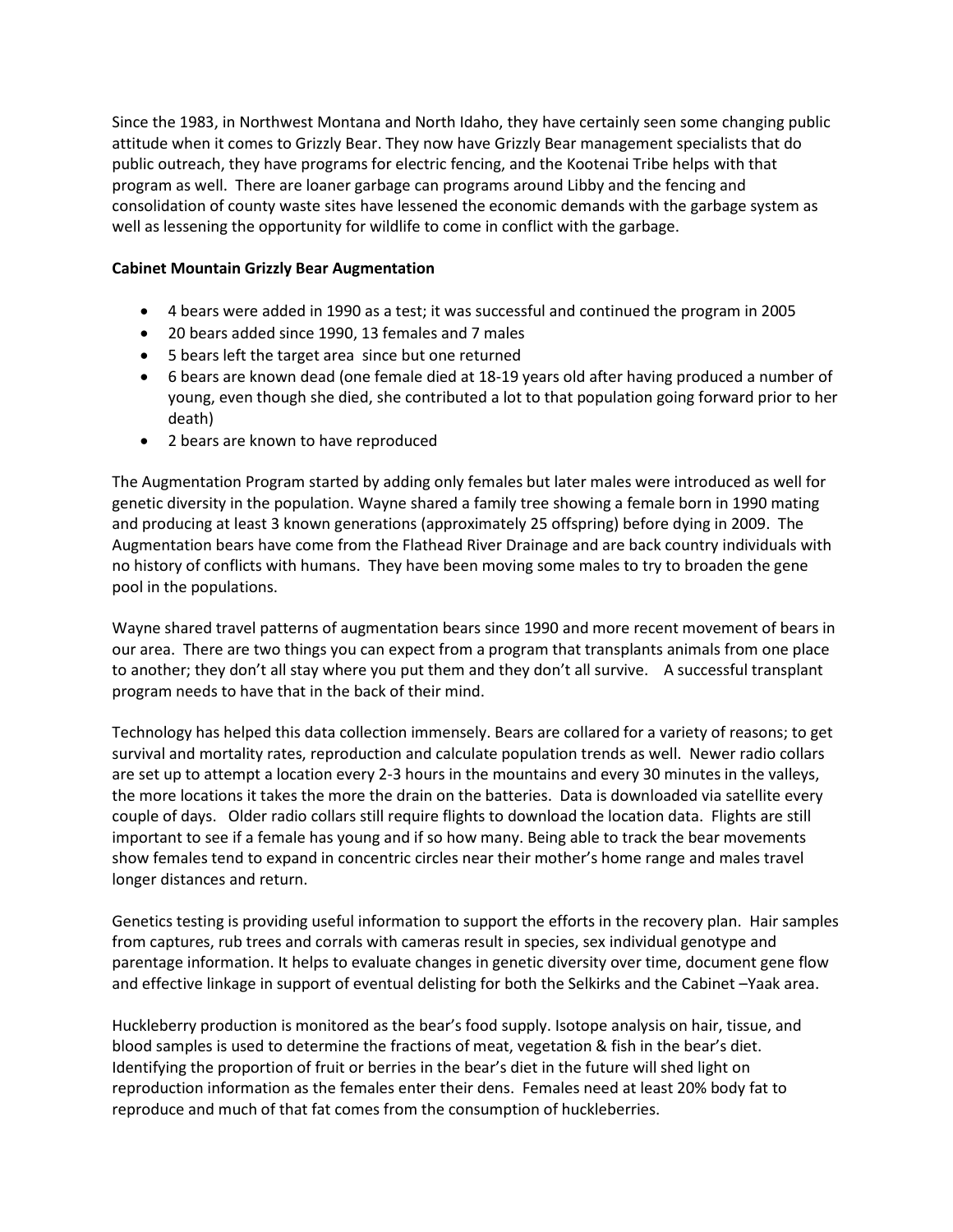# *Wayne's complete slide presentation is available on the KVRI website at [www.kootenai.org](http://www.kootenai.org/)* **Burbot Recovery Program Update**

## **Introduction: Sue Ireland, Kootenai Tribe of Idaho**

The importance of the Agency, Tribal and Community collaboration that has happened to help restore the Burbot species is unique and an important model for others to be able to follow. The Burbot had such an important cultural significance to the Kootenai Tribe for subsistence and spiritual purposes and to the local community as a social fishery. It brought people together on the Kootenai River.

The Burbot population estimate in 2000 was less than 50 fish in the Kootenai River. Idaho Department of Fish and Game (IDFG) found no evidence of successful spawning or recruitment. That concern initiated an effort to look at what was going on and to figure out what the threats were to the Burbot population. They began looking at winter flow management, water temperature, reduced productivity and habitat changes. Law suits from environmental groups were suing the US Fish & Wildlife Service (USFWS) to list this fish as endangered.

In the meantime something big was happening here in Boundary County. The Kootenai Tribe was recognizing that there could be a role for everybody to work together and do an innovative approach to the recovery of Burbot in the lower Kootenai River that did not include a listing but included a commitment on the part of all the stake holders. The tribe proposed that idea to the USFWS in Nov 2001.

In Oct 2001 the Mayor of the City of Bonners Ferry, the County Commissioner and the Kootenai Tribe of Idaho Chairman came together under the Joint Powers Agreement forming the Kootenai Valley Resource Initiative (KVRI). The formation of KVRI brought together member representation and partnership between the community and agencies and brought key players to the table. It was well supported by our US Congressmen and Senators. In Jan 2002, US Senator, Mike Crapo, visited Boundary County to encourage the Community, the Agencies and the Tribe to work together and encourage this KVRI effort. Collaboration wasn't well known back then and especially in real contentious natural resources issues. No one really won especially the creatures they were trying to restore.

In Feb. 2002 KVRI formed the Burbot Sub-committee to develop a conservation strategy for restoration. Lots of work sessions were held, they had interviews with Burbot fisherman from the community and monthly reports to the KVRI board members were all part of the process.

The Burbot conservation strategy included habitat restoration, conservation aquaculture, alternative hydro operations plan, monitoring and evaluation, education and outreach. As a commitment by participants to implement the strategy together, a Memorandum of Understanding was created. It helped secure funding, and they did a periodic check in with KVRI. This MOU was signed by 16 agencies and entities in 2005.

## **Burbot Program Major Milestones, Shawn Young, Aquaculture Manager for KTOI**

 **2003:** University of Idaho Aquaculture Research Institute (ARI) started research that eventually linked all the life stages together to produce Burbot in a hatchery setting. While that was going on the conservation strategy was signed and everybody agreed that that was the direction to go.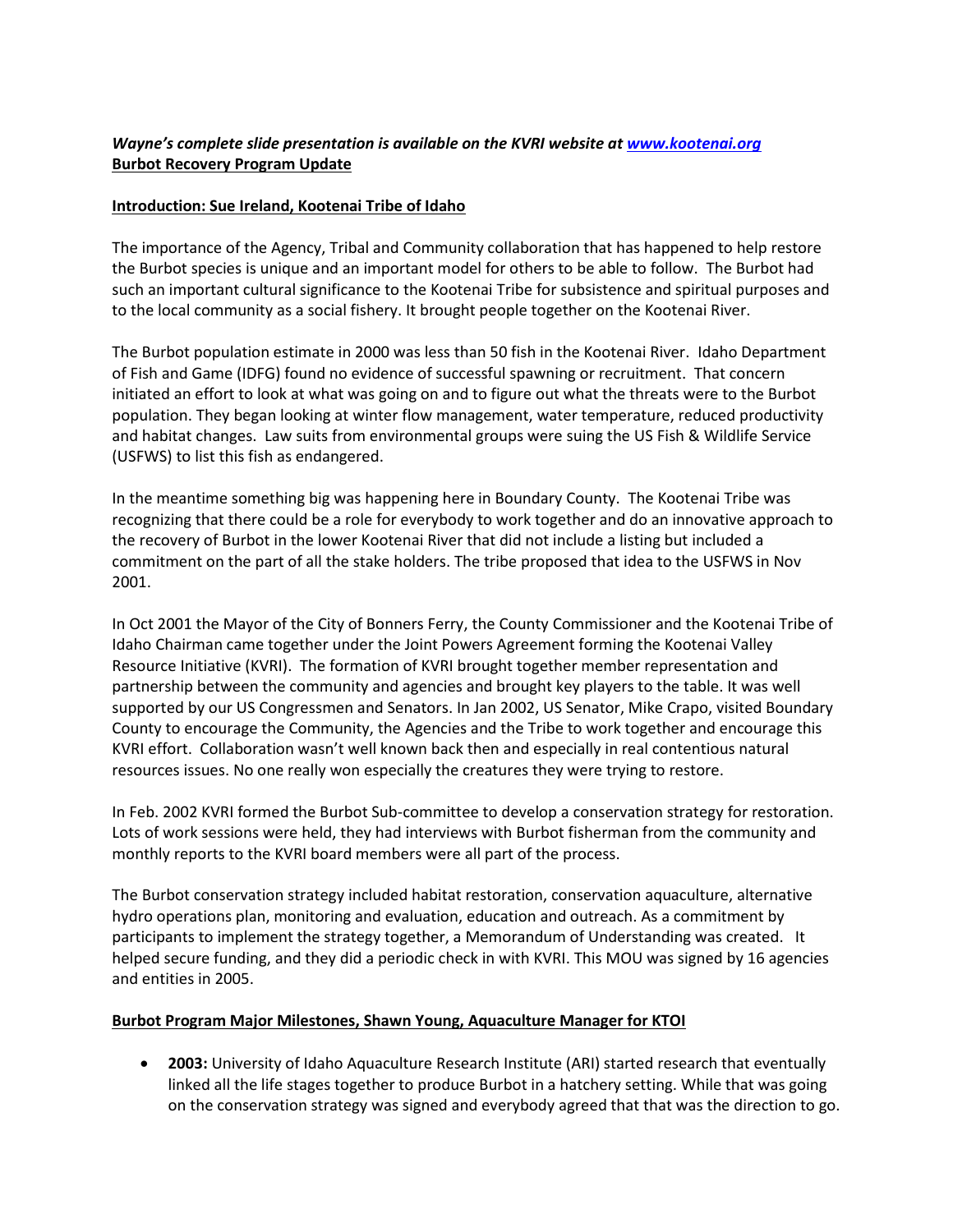- **2009:** First Hatchery Burbot released into the Kootenai River.
- **2009-2014:** the University of Idaho ARI reared all the Burbot for the program. A lot of those fish are the pioneers out in the current population.
- **2012:** A series of planning documents for Bonneville Power Administration (BPA) was completed to expand the program to its current status that included constructing and operating the Twin Rivers Hatchery.
- **2015:** Twin Rivers Hatchery became fully operational and they have released 4 years classes of Burbot from that facility.

They have increased their numbers to satisfy population rebuilding and to do large scale experimental life stage release of early larvae, feeding larvae and juveniles to try to figure out what the recruitment bottlenecks are in the Kootenai River and Kootenay Lake.

In the last few years, there has been support for a line of research at the University of Idaho to investigate the different potential recruitment bottlenecks, temperature regimes, and bioenergetics under the current altered river situation. Idaho Department of Fish & Game's (IDFG) continuous monitoring and evaluation has played a huge part in getting the results back from all of these activities and guiding them in the adaptive management framework they are operating under. Without that M&E, they wouldn't be where they are today.

The original KVRI Burbot Conservation strategy is still their guiding document, however, some of the long term goals have changed. BPA (Step Document 2) asked them to have a venue where all the collaborating and co-managing agencies and biologists could come together and use science to guide their restoration decisions. The first Annual Program Review (APR) was in 2013. At this venue they review results and agree on how to proceed and/or make changes to the program.

The two changes to their long term goals were; to increase the number of spawning adults from 2500 to 17,500 to jump start spawning and natural recruitment. This goal was adopted at the first APR meeting in 2013 and the expansion of the recovery area to all of Kootenay Lake along with the Lower Kootenai River.

Sue added that the number of 2500 adults in the original conservation strategy was based on the hope that they would be able to develop conservation aquaculture techniques to restart a population. It had never been done before so they were thinking if they even hit 2500 they would be doing great. As they learned more it seemed much more important to start putting it into terms of what the population numbers should be to be a sustainable population.

Shawn explained that biologically the fish aren't mixing as readily as they had anticipated so they are going to treat them as two populations to rebuild through the hatchery program simultaneously. The target in the Kootenai River is still 17,500 spawning adults and in the Lake will be 20,000 spawning adults. The hatchery operations will support both of those objectives simultaneously.

## *Shawn's complete presentation PowerPoint is available on the KVRI website at [www.kootenai.org](http://www.kootenai.org/)*

## **Burbot Conservation Aquaculture at Twin Rivers Hatchery, Nate Jensen, Kootenai Tribe of Idaho**

Nate Jensen gave an overview of Burbot production at the new Twin Rivers Hatchery.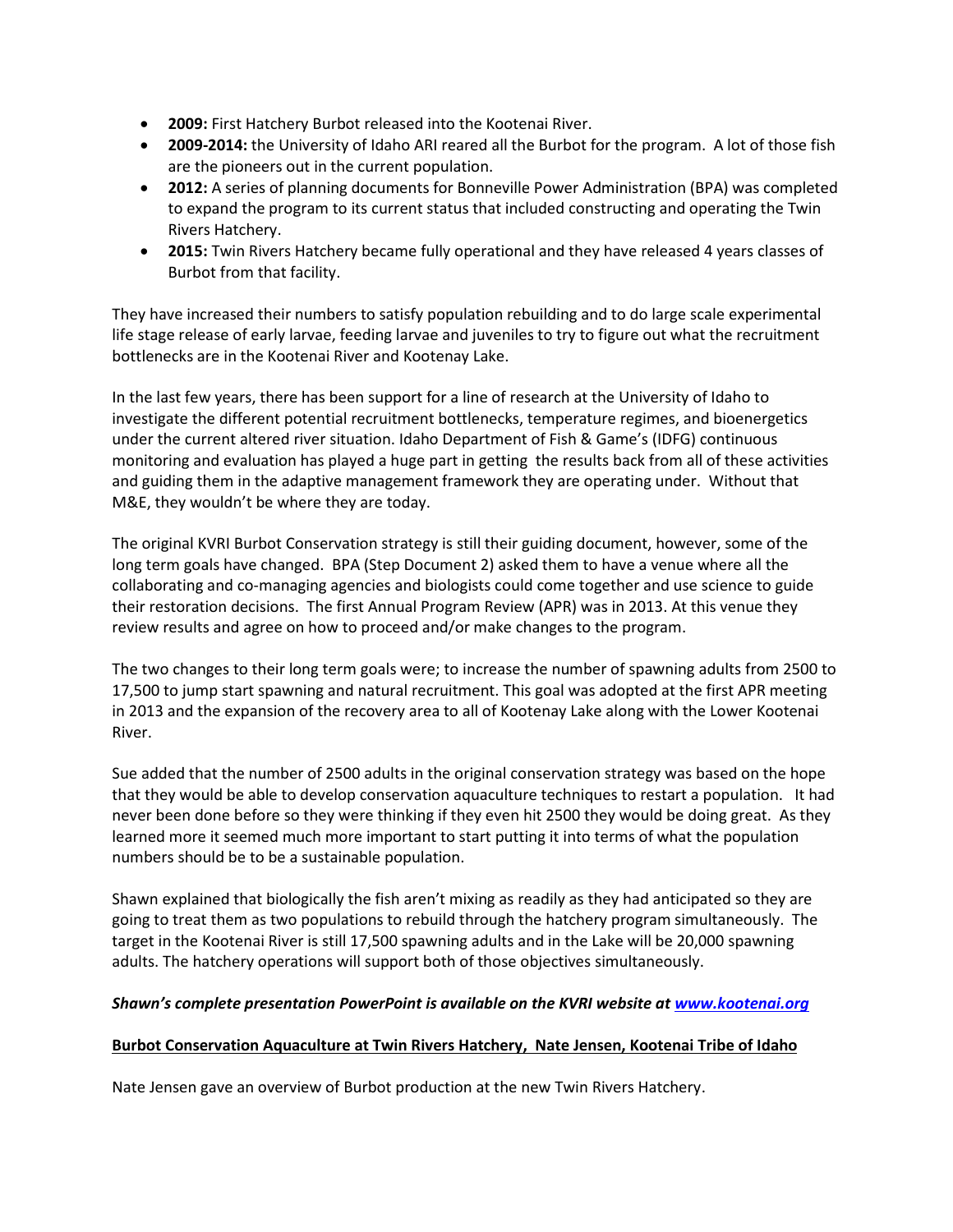Review of what it takes to produce these fish:

- Burbot are the only freshwater cod
- Adults are group spawners
- Eggs are very small and the Larvae when they hatch are the size of an eyelash, 3-4 mm
- Cannibalism is something they deal with in the hatchery through the different life stages especially once they start feeding
- Brood source is Moyie Lake

Nate shared Hatchery plan views and explained the Aquaculture Program phases and rearing spaces at the Hatchery and details about the program challenges they face each year. He stated that this is only the second year they have captured adults from the Kootenai River and actually produced progeny from those adults.

Program Challenges:

- The production of Burbot is really variable from year to year
- Live feed production is required for Larval Burbot
- Procedures are time sensitive and they have to hit the critical life stages accurately
- Dealing with 2 brood sources (Kootenai River, and Moyie Lake)

Eggs from the Kootenai River Adults

- Hoping to target 200 adults, last year they brought in 167
- Fish are sorted by size and eggs collected daily during Feb, simultaneously with the collection in Moyie Lake

Eggs from Moyie Lake BC

- Adults are angled and netted through the ice. Eggs are transferred through US customs to the hatchery daily
- Adults used are given a unique code and tissue sampled for genetic ID, over the last 14 years they have done this, they have only reused 5 fish

Egg incubation

- 150 incubators are used to keep families separate
- This year's target is 5 million eggs from Moyie Lake and 15 million eggs from Kootenai River stock
- Target temps are very cold, 2-3 degrees C and it takes about 40 days to hatch

Nate explained that the swim bladder inflation is probably the most critical phase for survival; losing approximately 50% of the hatchery at that phase.

The Live feed Culture includes raising live prey of Rotifers and Artemia at high densities. They are also starting to experiment with other 'native' freshwater species of live prey. Biosecurity is a huge component to their program and is important for all the life stages. The worst case scenario is if they were to get some sort of pathogen at the hatchery they would have to kill the whole year class; it is very serious.

Highlights: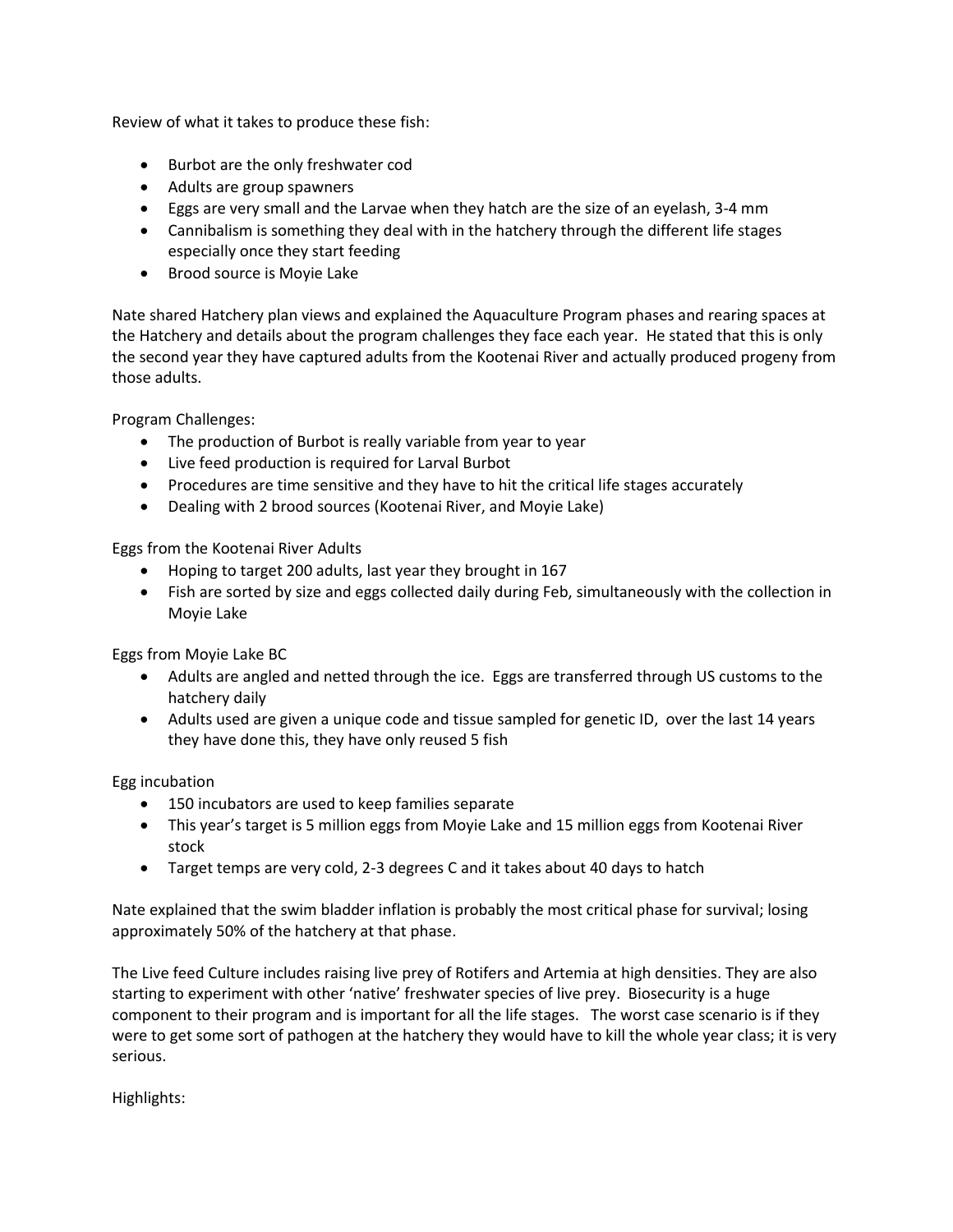- If Burbot are released as larvae they do not need to transition to a dry diet
- After feed training is complete the mortality subsides
- Target number of 6 million eggs in the hatchery to arrive at 126,000 6 month juveniles
- After Twin Rivers Hatchery came on line the releases were expanded to into British Columbia as well as Idaho
- Since 2009 they have released 647,000 Burbot into the system

Summary of the Program:

- Expect high mortality and variability among year classes
- Live feeds required
- Hatchery Burbot larvae will survive release in the Kootenai system
- Currently have to raise juvenile for releases in BC because of disease testing , fish have to be a certain size to meet the requirements for disease testing and for IDFG modeling exercises

#### *Nate's complete presentation PowerPoint is available on the KVRI website at [www.kootenai.org](http://www.kootenai.org/)*

#### **Burbot in the Kootenai River, Idaho: A story of Success, TJ Ross, Idaho Department of Fish & Game**

TJ Ross, IDFG, began his presentation and explained that the overarching objective is to restore a naturally reproducing and harvestable Burbot population in the Kootenai River. The role that Idaho Department of Fish and Game plays in this process is monitoring and evaluating the population, spawning characterization (where and when they are spawning), movement and habitat use (in the lake, river and tributaries), recruitment limitation testing and monitoring , success of various stocking strategies, and Fishery opening and regulations.

The primary means of meeting the objective is conservation aquaculture and habitat restoration projects. The Kootenai Tribe of Idaho raises the Burbot, releases them into the river and then IDFG enter into the phase of trying to understand what happens to them once they go into the river. Are the Hatchery Burbot surviving and spawning, what is the population status? Are the Burbot naturally reproducing, if not, what is holding them back? These are just a few of the questions they research. And are they beginning to approach any of the restoration targets outlined in the conservation strategy? If they can answer all these questions and have definitive answers there is a natural feedback loop that brings them to the idea of a fishery; that's the phase the co-managers entered into a couple of years ago.

Activities used to answer those questions:

- Hoopnetting in the winter from Dec 1 to March 31 annually, at 38 sites on the river, 82 total hoop nets
- Collecting genetic samples, implanting telemetry tags
- Also work in Tributaries historically used for spawning

Population status updates (All have been satisfactorily checked off)

- Increasing catch rates
- Consistent spawn timing
- Comparable growth rates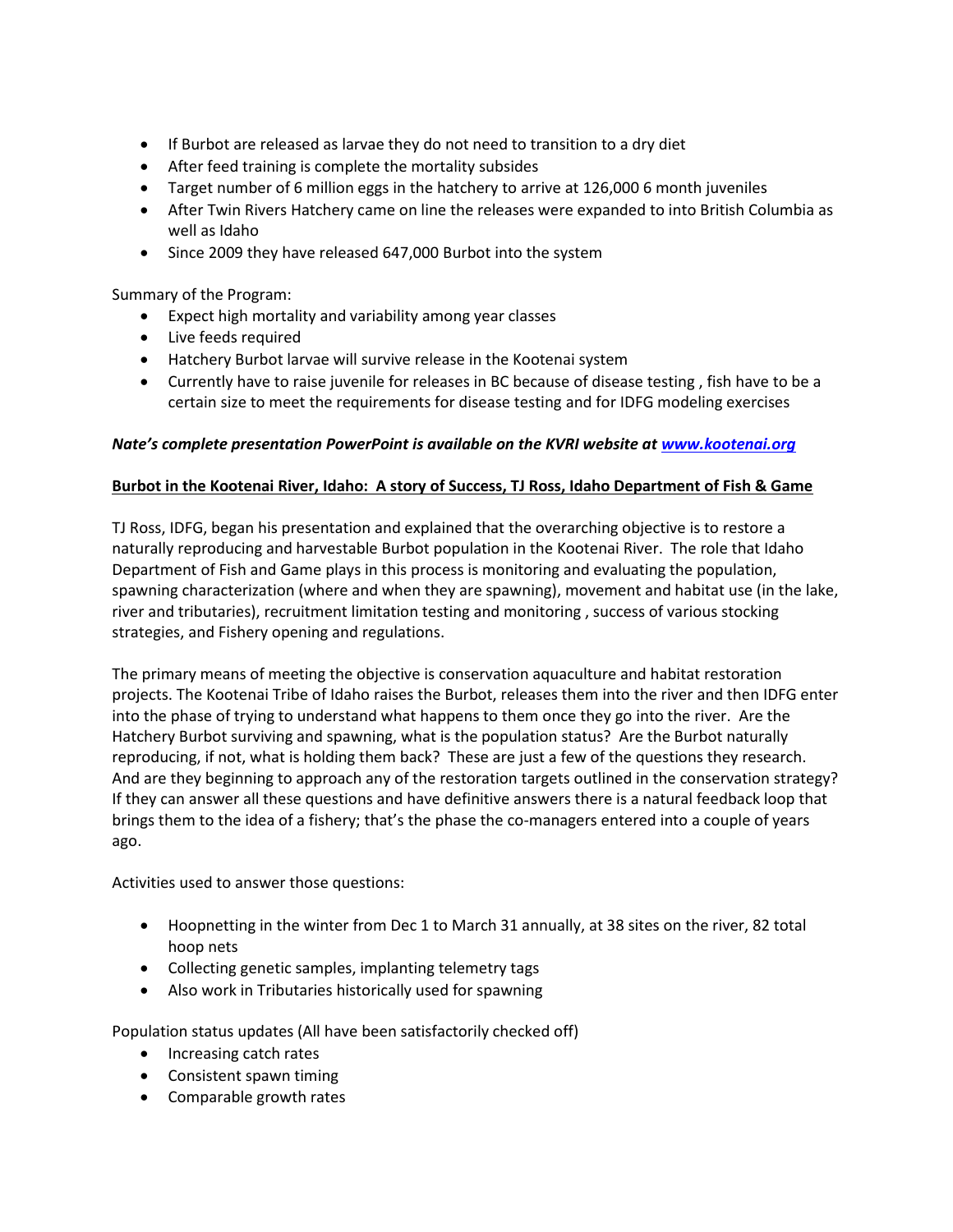- Diverse age and size structure
- Reasonable survival rates
- Natural reproductions (documented for the first time in 2017-18 winter season)
- Met restoration targets for adults

TJ explained the with what the projections look like for the next 20-30 years based on the survival estimates and target stocking numbers the number of Burbot in the Kootenai River could level off at 50,000.

## **Burbot Fishery**

TJ stated that they will never consider anything that would interfere with the restoration target of 17,500 spawning adults and the highest fishing mortality threshold would be 15%. That would equal between 6000-8000 adult Burbot that could potentially be harvested in a given year.

## **Fishery Proposed Rules:**

- Daily bag limit of six fish, any size
- Season will be open all year on the Kootenai River and its tributaries
- All of the same rules apply to Bonner Lake (stocked with 4000 fish since 2014)
- If these rules are approved they will take effect on January 1, 2019 and run through 2021
- Rule change mechanisms are in place, if necessary (Emergency and Mid-cycle changes)

## **Fishery Status (all proposed Fishery rules in the Panhandle, not just Burbot)**

- March 2018- two public scoping meetings were held
- Feb-March 2018-scoping comments could be submitted online
- Early summer 2018-fishing rules drafted
- July 2018- IDFG Commission viewed and approved release of draft rules for public comment
- Sept 7 to Oct 7, 2018-Online survey to get input on proposed rules-77% support, 20% neutral, 3% opposed
- Sept 19, 2018- Open house at Region Office
- Currently- comments being reviewed, rules will be revised if necessary
- Nov 2018- IDFG Commission to view and approve/ modify rules
- Final rules will be printed and take effect January 1, 2019. Rules will be in effect for three years.

This Burbot Fishery is a resource lost to the community since 1992 will once again be available for recreational and consumptive use.

Fishery Monitoring will include; extensive creel survey to monitor-harvest numbers, angler effort, catch rates, composition of catch, law enforcement support with crews on the river.

## **Summary**

- All indicators suggest the Burbot population is growing
- Extensive modeling efforts indicate the fishery is sustainable
- Clear stakeholder support for the fishery
- Jan 1, 2019 isn't too far away